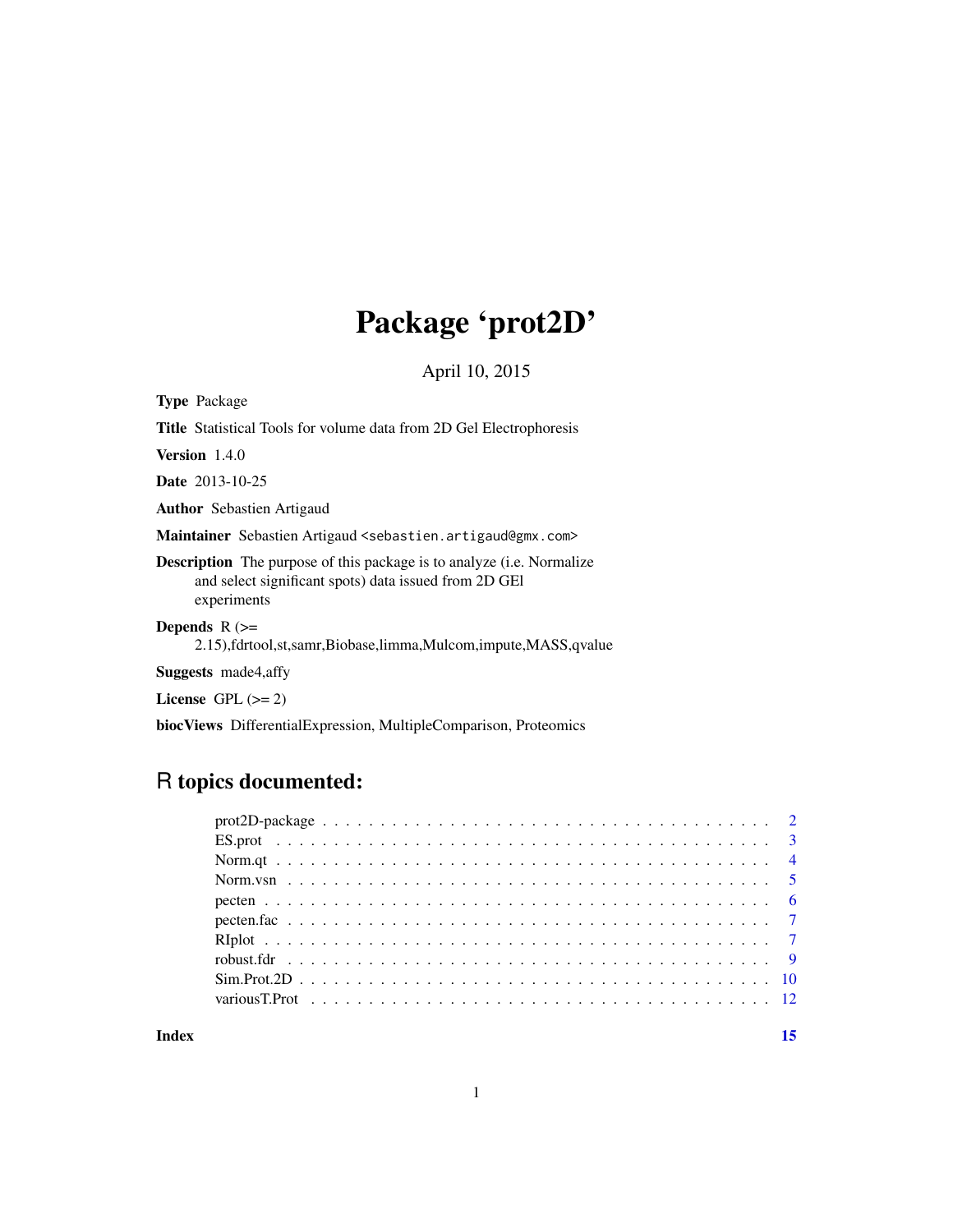#### <span id="page-1-1"></span><span id="page-1-0"></span>**Description**

The purpose of this package is to analyze (i.e. Normalize and select significant spots) data issued from 2D GEl experiments

#### Details

This package provides a simple interface for analysing data from 2D gel experiments. Functions for performing normalization as well as selecting significant spots are provided. All the functions for selecting significant spots are adapted from functions for microarray analysis provided by Bioconductor and CRAN, and all credits go to the authors of these functions. For analyzing 2D gel experiments data, users are advised to follow theses steps :

- 1. Normalize data using [Norm.qt](#page-3-1)
- 2. Coerce data into an [ExpressionSet](#page-0-0) using [ES.prot](#page-2-1)
- 3. Use normalized data to find differentially expressed proteins with FDR-controled functions: [modT.Prot](#page-11-1) was find to be the more efficient for 2-DE (see Artigaud et al , 2013) but other functions are provided ([ttest.Prot](#page-11-1),[samT.Prot](#page-11-1),[efronT.Prot](#page-11-1), ,[shrinkT.Prot](#page-11-1))

#### Author(s)

Sebastien Artigaud <sebastien.artigaud@gmx.com>

#### References

- Artigaud, S., Gauthier, O. & Pichereau, V. (2013) "Identifying differentially expressed proteins in two-dimensional electrophoresis experiments: inputs from transcriptomics statistical tools." Bioinformatics, vol.29 (21): 2729-2734.
- Dudoit, S., Yang, Y.H., Callow, M.J., & Speed, T.P. (2002) "Statistical methods for identifying differentially expressed genes in replicated cDNA microarray experiments" Statistica Sinica, vol. 12: 111-139.
- Strimmer, K. (2008) "A unified approach to false discovery rate estimation." BMC Bioinformatics, vol. 9: 303.

## See Also

[ExpressionSet](#page-0-0), [fdrtool](#page-0-0)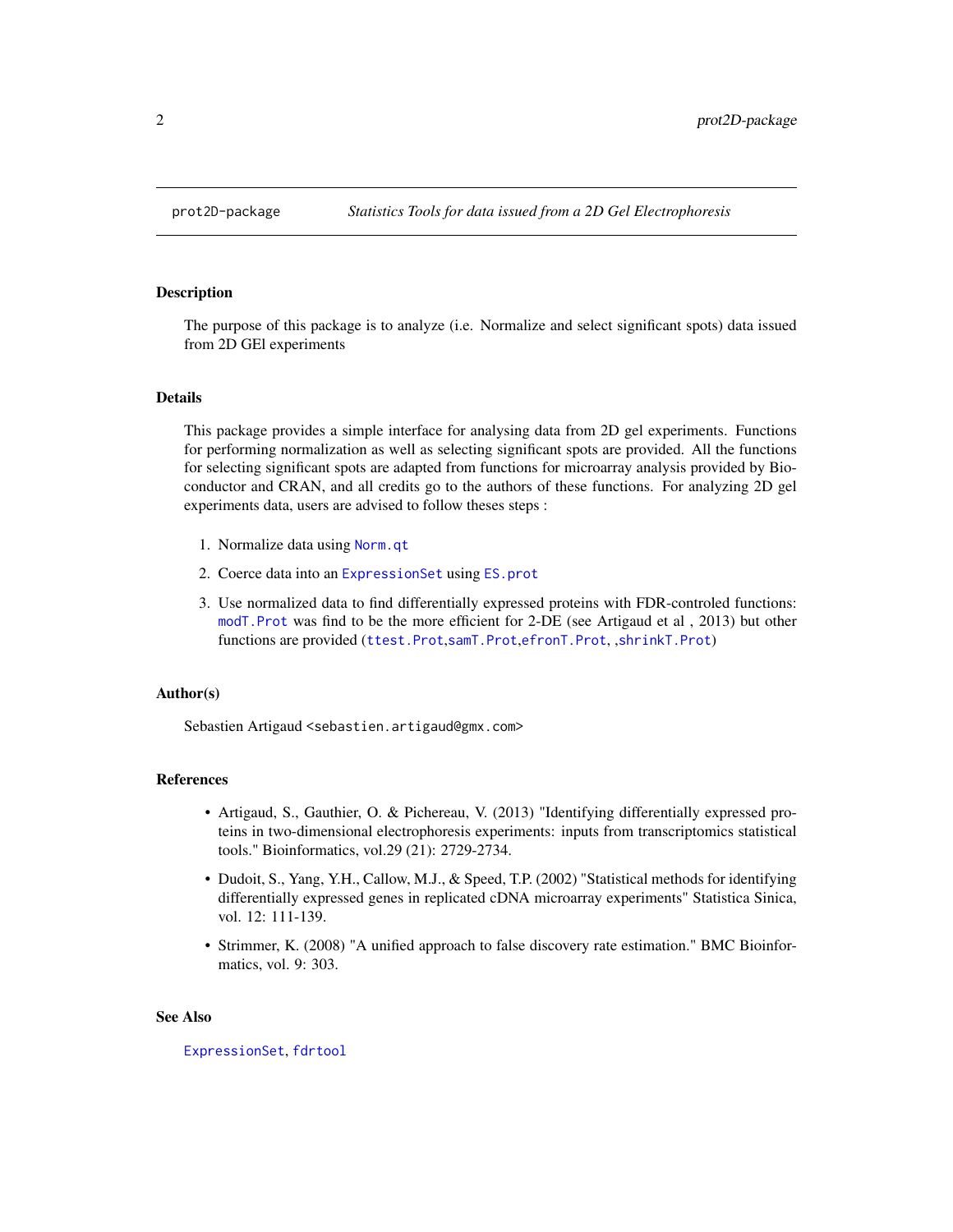#### <span id="page-2-0"></span>ES.prot 3

#### Examples

```
data(pecten)
data(pecten.fac)
pecten.norm <- Norm.qt(pecten, n1=6, n2=6, plot=TRUE) #Quantiles normalization of the data
ES.p \leq ES.prot(pecten.norm, n1=6, n2=6, f=pecten.fac)
x <- modT.Prot(ES.p, fdr.thr=0.1, plot=TRUE)
featureNames(x) # Names of the spots selected for a moderated t-test with a fdr of 0.1fbata(x) # Displaying fold change (as log2(ratio)) for selected spots
exprs(x) # Normalized volume data for all the selected spots
## Not run: heatplot(x) #Great heatmap of the selected spots (requires made4 Bioconductor package )
```
<span id="page-2-1"></span>ES.prot *Create an ExpressionSet containing 2D Gel Volume Data*

#### Description

This function create an an [ExpressionSet](#page-0-0) containing 2D Gel Volume Data and associated metadata. It requires a matrix of 2D Gel Volume data with Gels as columns and Spots as rows as well as a dataframe describing the data.

#### Usage

ES.prot(data, n1, n2, f)

## Arguments

| data           | a matrix of spots intensities, data should be intensities displayed with gels as<br>columns with the name of columns corresponding to the names of the gels and<br>spots as rows with the names of the rows corresponding to the name of the spots.<br>The replicates for each condition should be ordered in following columns. |
|----------------|----------------------------------------------------------------------------------------------------------------------------------------------------------------------------------------------------------------------------------------------------------------------------------------------------------------------------------|
| n1             | an integer. Number of replicates in condition 1.                                                                                                                                                                                                                                                                                 |
| n <sub>2</sub> | an integer. Number of replicates in condition 2.                                                                                                                                                                                                                                                                                 |
| $\mathbf{f}$   | a data frame giving the factors for data. f data frame should have only 1 column<br>giving the 2 levels of factor with rownames corresponding to the names of gels<br>(in the same order as data).                                                                                                                               |

#### Details

Usually data matrix should be the output of [Norm.qt](#page-3-1) and therefore is log2-transformed. In data the columns (i.e. Gels) must be ordered with replicates from condition 1 before those from condition 2.

## Value

The function returns an [ExpressionSet](#page-0-0). The matrix of spots intensities (i.e. Volume) is stored in the [assayData](#page-0-0) slot of the [ExpressionSet](#page-0-0) and can be retrieved with [exprs](#page-0-0). In the [featureData](#page-0-0) slot the log2-ratio is computed and can be retrieved with [fData](#page-0-0).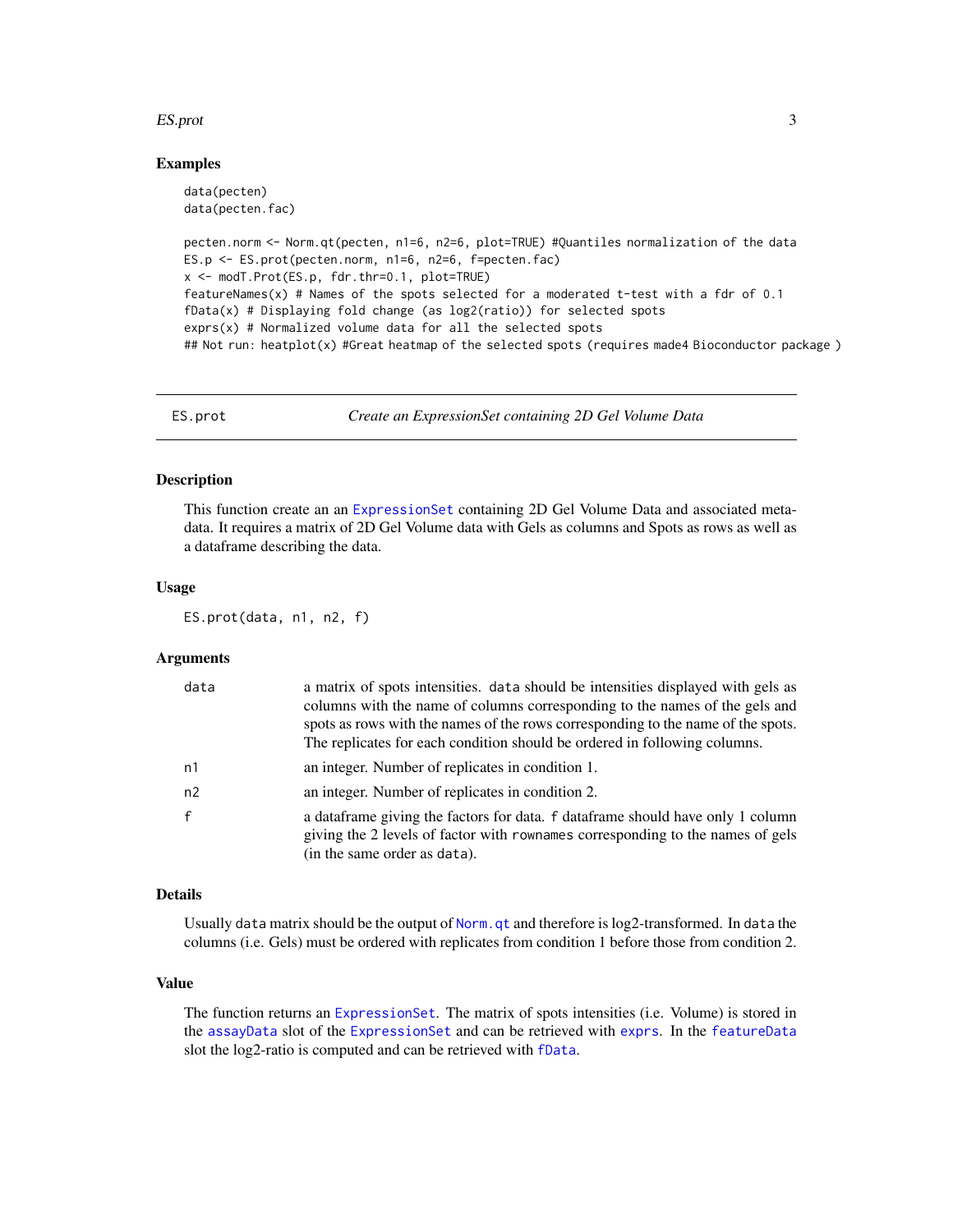#### <span id="page-3-0"></span>4 Norm.qt

#### Author(s)

Sebastien Artigaud <sebastien.artigaud@gmx.com>

#### See Also

[Norm.qt](#page-3-1),[Norm.vsn](#page-4-1),[ExpressionSet](#page-0-0)

## Examples

data(pecten) data(pecten.fac)

pecten.norm <- Norm.qt(pecten, n1=6, n2=6, plot=TRUE) #Quantiles normalization of the data ES.p <- ES.prot(pecten.norm, n1=6, n2=6, f=pecten.fac) head(exprs(ES.p))

<span id="page-3-1"></span>Norm.qt *Normalize 2D Gel Volume data using Quantiles Normalization*

## Description

This function allows to normalize 2D Gel Volume data using the Quantiles Normalization.

## Usage

```
Norm.qt(data, n1, n2, plot = T)
```
#### Arguments

| data           | a data frame of raw 2D Gel Volume data. data should be raw intensities dis-                               |
|----------------|-----------------------------------------------------------------------------------------------------------|
|                | played with gel as columns with the name of columns corresponding to the                                  |
|                | names of the gels and spots as rows with the names of the rows corresponding                              |
|                | to the name of the spots. The replicates for each condition should be ordered in                          |
|                | following columns.                                                                                        |
| n1             | an integer. Number of replicates in condition 1.                                                          |
| n <sub>2</sub> | an integer. Number of replicates in condition 2.                                                          |
| plot           | logical. if TRUE (default) displaying two RIplot, one with the raw data, another<br>with normalized data. |

## Details

2D Gel Volume data must be normalized in order to remove systemic variation prior to data analysis. The principle of the "quantiles normalization" is to set each quantile of each column (i.e. the spots volume data of each gels) to the mean of that quantile across gels. The intention is to make all the normalized columns have the same empirical distribution.This function is based on [normalizeQuantiles](#page-0-0) from limma package.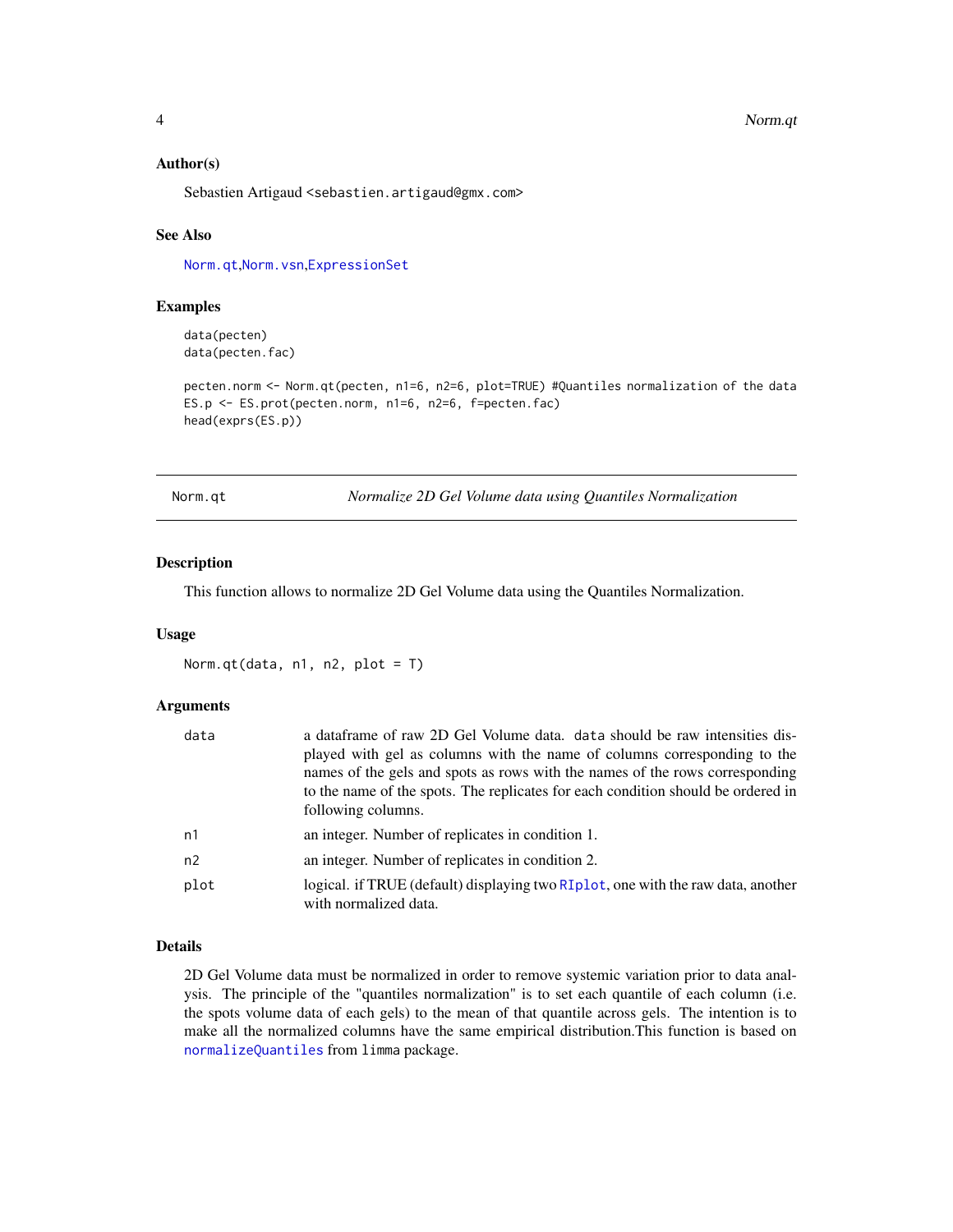#### <span id="page-4-0"></span>Norm. vsn 35

## Value

The function returns a matrix of log2 transformed quantiles normalized data

#### Author(s)

Sebastien Artigaud <sebastien.artigaud@gmx.com>

## References

Artigaud, S., Gauthier, O. & Pichereau, V. (2013) "Identifying differentially expressed proteins in two-dimensional electrophoresis experiments: inputs from transcriptomics statistical tools." Bioinformatics, vol.29 (21): 2729-2734.

## See Also

[normalizeQuantiles](#page-0-0),[RIplot](#page-6-1),[ES.prot](#page-2-1)

## Examples

data(pecten)

pecten.norm <- Norm.qt(pecten, n1=6, n2=6, plot=TRUE)

<span id="page-4-1"></span>Norm.vsn *Normalize 2D Gel Volume data using VSN*

## Description

This function allows to normalize 2D Gel Volume data using the "Variance Stabilizing Normalization".

#### Usage

```
Norm.vsn(data, n1, n2, plot = T)
```
## Arguments

| data | a data frame of raw 2D Gel Volume data. data should be raw intensities dis-<br>played with gel as columns with the name of columns corresponding to the<br>names of the gels and spots as rows with the names of the rows corresponding<br>to the name of the spots. The replicates for each condition should be ordered in<br>following columns. |
|------|---------------------------------------------------------------------------------------------------------------------------------------------------------------------------------------------------------------------------------------------------------------------------------------------------------------------------------------------------|
| n1   | an integer. Number of replicates in condition 1.                                                                                                                                                                                                                                                                                                  |
| n2   | an integer. Number of replicates in condition 2.                                                                                                                                                                                                                                                                                                  |
| plot | logical. if TRUE (default) displaying two RIplot, one with the raw data, another<br>with normalized data.                                                                                                                                                                                                                                         |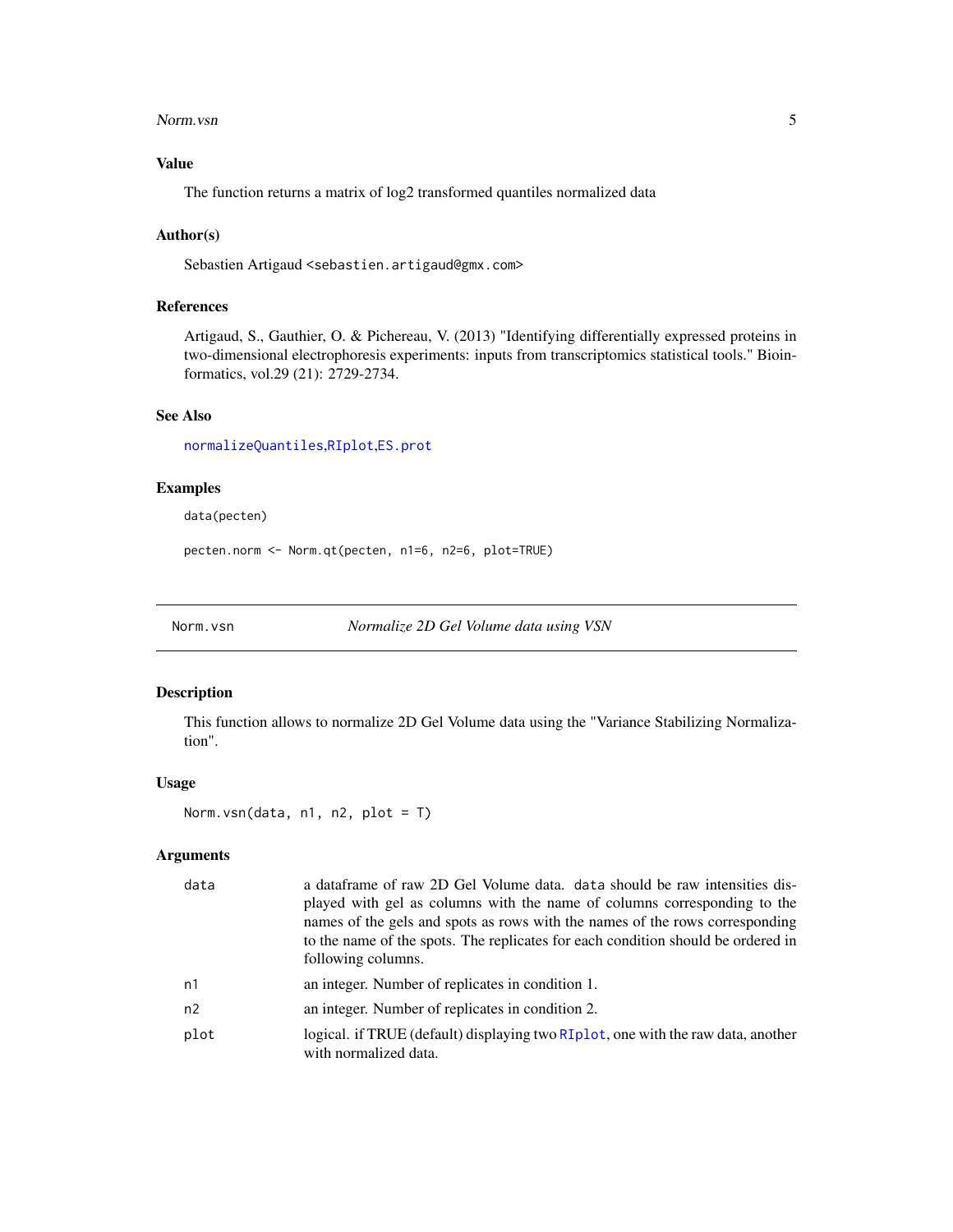#### <span id="page-5-0"></span>Details

The "Variance Stabilizing Normalization" relies on a transformation *h*, of the parametric form *h(x)= arsinh(a+bx)* (for details see, Huber et al., 2002). The parameters of *h* together with those of the calibration between experiments are estimated with a robust variant of maximum-likelihood estimation.This function is based on [normalizeVSN](#page-0-0) from limma package.

## Value

The function returns a matrix of vsn normalized data

#### Author(s)

Sebastien Artigaud <sebastien.artigaud@gmx.com>

#### References

- Artigaud, S., Gauthier, O. & Pichereau, V. (2013) "Identifying differentially expressed proteins in two-dimensional electrophoresis experiments: inputs from transcriptomics statistical tools." Bioinformatics, vol.29 (21): 2729-2734.
- Huber, W., Heydebreck, von, A., Sultmann, H., Poustka, A., & Vingron, M. (2002) "Variance stabilization applied to microarray data calibration and to the quantification of differential expression" Bioinformatics, vol. 18 (Suppl 1): S96-S104.

#### See Also

[normalizeVSN](#page-0-0),[RIplot](#page-6-1),[ES.prot](#page-2-1)

#### Examples

data(pecten)

pecten.norm <- Norm.vsn(pecten, n1=6, n2=6, plot=TRUE)

<span id="page-5-1"></span>

pecten *Pecten Dataset*

#### Description

Raw Volume data from a 2-DE experiment performed on proteins from *Pecten maximus* gills subjected to a temperature challenge (15C = control vs 25C). 766 spots were identified with 6 replicates per condition, therefore the dataset is a dataframe of 12 columns and 766 rows (for details, see Artigaud et al, 2013).

#### Author(s)

Sebastien Artigaud <sebastien.artigaud@gmx.com>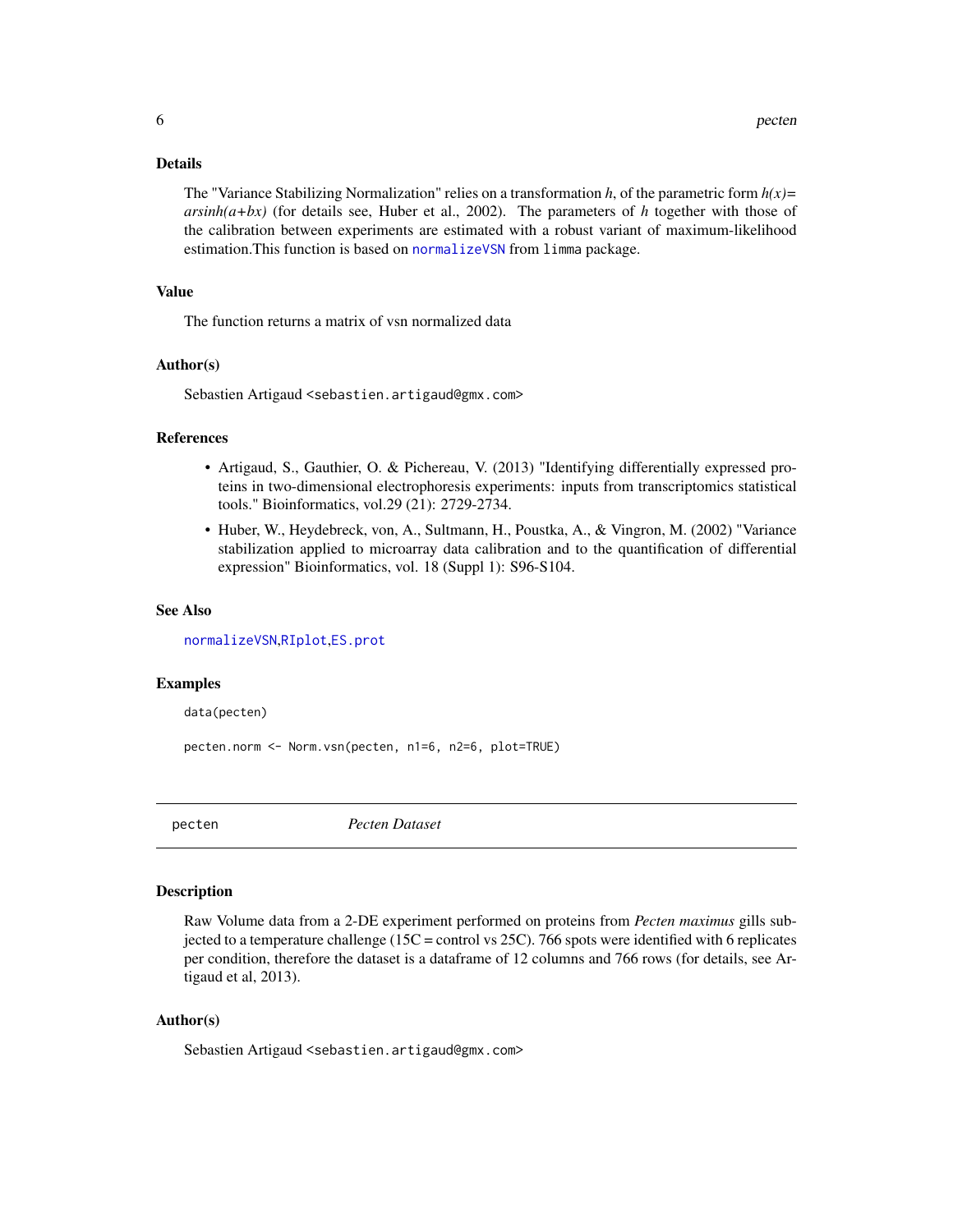#### <span id="page-6-0"></span>pecten.fac 7 and 3 and 3 and 3 and 3 and 3 and 3 and 3 and 3 and 3 and 3 and 3 and 3 and 3 and 3 and 3 and 3 and 3 and 3 and 3 and 3 and 3 and 3 and 3 and 3 and 3 and 3 and 3 and 3 and 3 and 3 and 3 and 3 and 3 and 3 and 3

#### References

Artigaud, S., Gauthier, O. & Pichereau, V. (2013) "Identifying differentially expressed proteins in two-dimensional electrophoresis experiments: inputs from transcriptomics statistical tools." Bioinformatics, vol.29 (21): 2729-2734.

pecten.fac *pecten.fac Dataset*

## Description

Dataframe with 1 column describing factors for [pecten](#page-5-1) dataset. It gives the names of the gels (as rownames) and the condition for the temperature challenge ( $15C =$  control vs  $25C$ ) in the "Condition" column (for details, see Artigaud et al, 2013).

## Author(s)

Sebastien Artigaud <sebastien.artigaud@gmx.com>

#### References

Artigaud, S., Gauthier, O. & Pichereau, V. (2013) "Identifying differentially expressed proteins in two-dimensional electrophoresis experiments: inputs from transcriptomics statistical tools." Bioinformatics, vol.29 (21): 2729-2734.

<span id="page-6-1"></span>RIplot *Ratio-Intensity Plot for 2D Gel Volume data*

#### Description

R-I plots consist in plotting the intensity log2-ratio (R) against mean log10 intensity (I) of spot's volume data from 2D Gel experiments.

#### Usage

RIplot(data, n1, n2, ...)

#### Arguments

| data | either a dataframe or a matrix of 2D Gel Volume data. data should be spots            |
|------|---------------------------------------------------------------------------------------|
|      | intensities displayed with gel as columns with the name of columns correspond-        |
|      | ing to the names of the gels and spots as rows with the names of the rows corre-      |
|      | sponding to the name of the spots. The replicates for each condition should be        |
|      | ordered in following columns.                                                         |
| n1   | an integer. Number of replicates in condition 1.                                      |
| n2   | an integer. Number of replicates in condition 2.                                      |
| .    | Further arguments to be passed to methods, such as graphical parameters (see<br>par). |
|      |                                                                                       |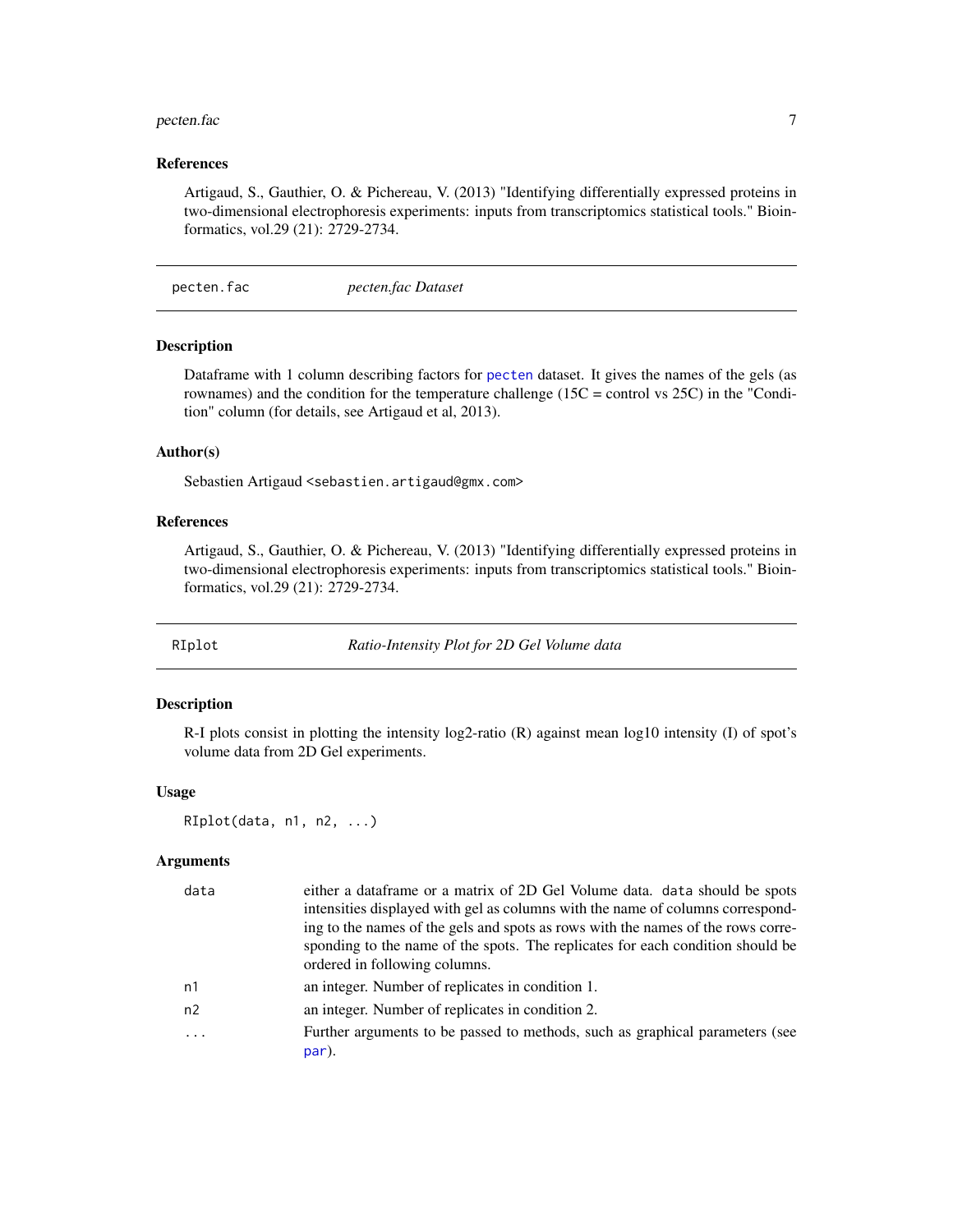#### Details

Dudoit et al (2002) proposed a method for visualization of artifacts in microarray datasets, called the MA-plot, which was transposed for proteomics data as the Ratio-Intensity plot by Meunier et al (2005). R-I plots allow to directly visualize artifacts in the original data set as well as the effects of normalization. The log2-ratio (R) is the log2 of the mean of volume data in condition 2 upon the mean of volume data in condition 1:

$$
R = log_2 \frac{mean(V_{Cond2})}{mean(V_{Cond1})}
$$

The intensity (I) is the log10 of the mean of volume data in condition 2 by the mean of volume data in condition 1

$$
I = log_10(mean(V_{Cond2}) \times mean(V_{Cond1}))
$$

## Value

Display the RI-plot of data, the values on the plot are the number of spots with a Ratio greater then 1 (upper values) or lesser then -1 (lower value). A list is invinsibly returns with components :

| RI   | a dataframe with ratio and intensity values calculated.                                         |
|------|-------------------------------------------------------------------------------------------------|
| diff | a vector with number of spots with a Ratio greater then 1 or lesser then -1 (in<br>that order). |

#### Author(s)

Sebastien Artigaud <sebastien.artigaud@gmx.com>

#### References

- Artigaud, S., Gauthier, O. & Pichereau, V. (2013) "Identifying differentially expressed proteins in two-dimensional electrophoresis experiments: inputs from transcriptomics statistical tools." Bioinformatics, vol.29 (21): 2729-2734.
- Dudoit, S., Yang, Y.H., Callow, M.J., & Speed, T.P. (2002) "Statistical methods for identifying differentially expressed genes in replicated cDNA microarray experiments" Statistica Sinica, vol. 12: 111-139.
- Meunier, B., Bouley, J., Piec, I., Bernard, C., Picard, B., & Hocquette, J.-F. (2005) "Data analysis methods for detection of differential protein expression in two-dimensional gel electrophoresis" Analytical Biochemistry, vol. 340 (2): 226-230.

#### See Also

[Norm.qt](#page-3-1),[Norm.vsn](#page-4-1)

#### Examples

data(pecten)

RIplot(pecten, 6, 6, main="Without Normalization")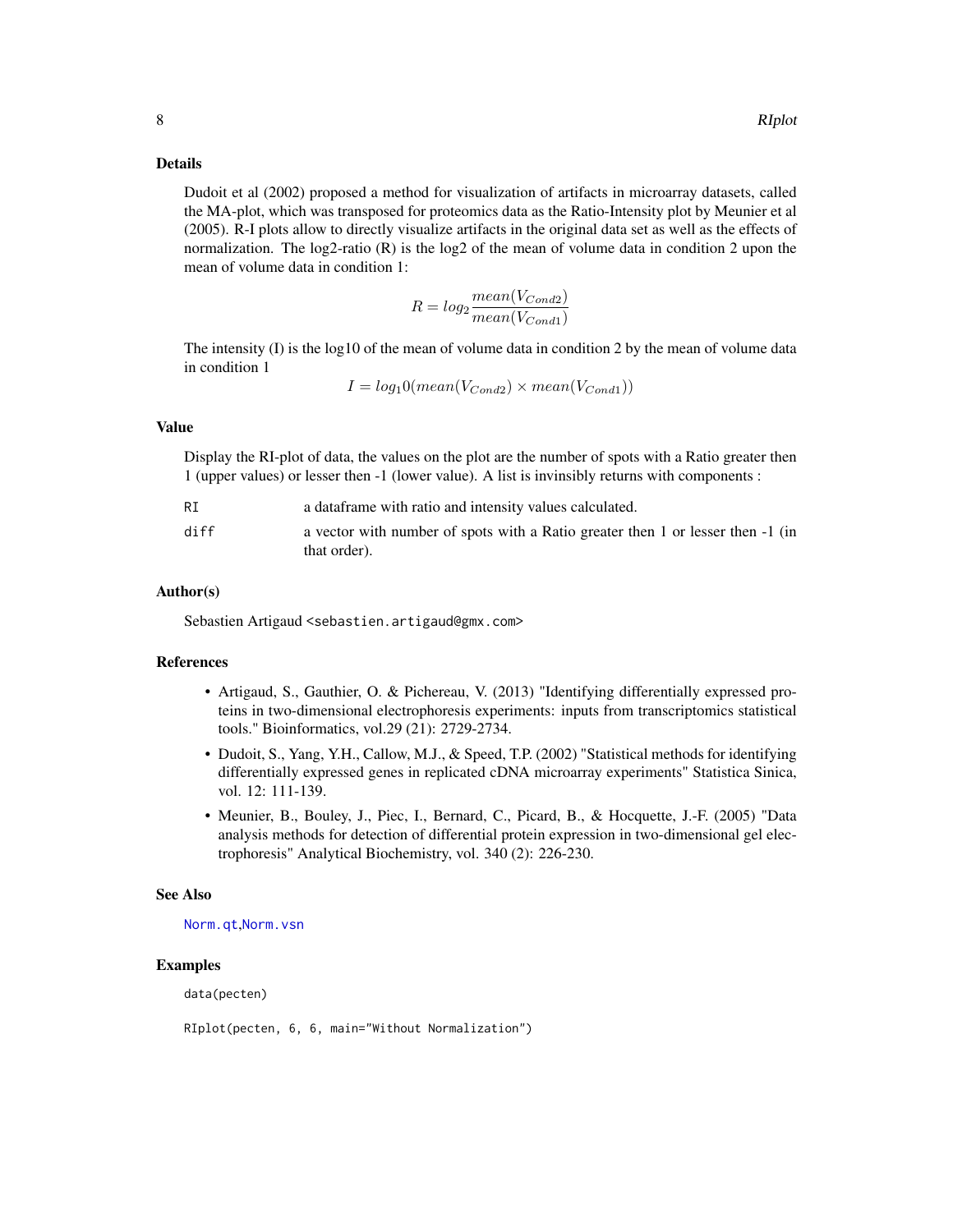<span id="page-8-1"></span><span id="page-8-0"></span>

## Description

Implements robust method of FDR estimation (Pounds and Cheng 2006, Bioinformatics)

## Usage

```
robust.fdr(p, sides = 1, p2 = 1 - p, discrete = F, use8 = T)
```
## Arguments

| p        | vector of p-values from the analysis.                                                                                      |
|----------|----------------------------------------------------------------------------------------------------------------------------|
| sides    | indicate whether p-values are 1-sided (set sides=1) or 2-sided (set sides=2), de-<br>fault= $1$ .                          |
| p2       | for one-sided testing, p-values from testing the "other alternative", default=1-p.                                         |
| discrete | logical. Indicates whether p-values are discrete                                                                           |
| use8     | indicates whether the constant 8 should be used if p-values are discrete, see<br>Pounds and Cheng (2006) for more details. |

## Details

This function uses the code from Stan Pounds available at [http://www.stjuderesearch.org/](http://www.stjuderesearch.org/depts/biostats/documents/robust-fdr.R) [depts/biostats/documents/robust-fdr.R](http://www.stjuderesearch.org/depts/biostats/documents/robust-fdr.R) and is included in [prot2D](#page-1-1) package for convenience and comparison purpose.

## Value

A list with components:

| p       | the vector of p-values provided by the user.                                            |
|---------|-----------------------------------------------------------------------------------------|
| fdr     | the vector of smoothed FDR estimates.                                                   |
| q       | the vector of q-values based on the smoothed FDR estimates.                             |
| cdf     | the vector with p-value empirical distribution function at corresponding entry of<br>p. |
| loc.fdr | the local (unsmoothed) FDR estimates.                                                   |
| fp      | the estimated number of false positives at p-value cutoff in p.                         |
| fn      | the estimated number of false negatives at p-value cutoff in p.                         |
| te      | the total of fp and fn.                                                                 |
| pi      | the null proportion estimate.                                                           |
| ord     | a vector of indices to order the vectors above by ascending p-value.                    |
|         |                                                                                         |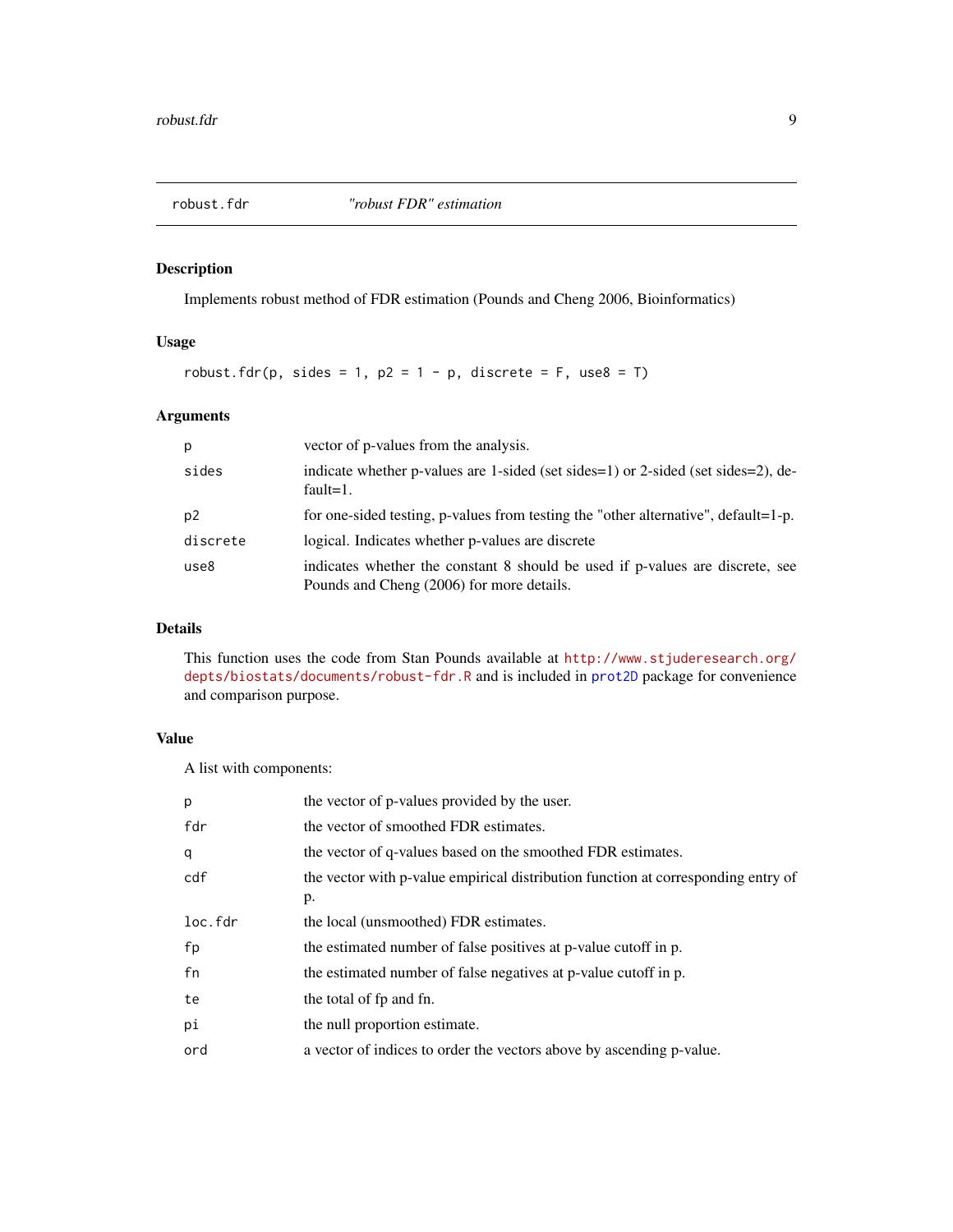#### <span id="page-9-0"></span>Author(s)

Stan Pounds. Edited by Sebastien Artigaud for [prot2D](#page-1-1) package.

#### References

Pounds, S. & Cheng, C. (2006) "Robust estimation of the false discovery rate" Bioinformatics, vol. 22 (16): 1979-1987.

| Sim.Prot.2D | Simulate 2D Gel volume data |
|-------------|-----------------------------|
|-------------|-----------------------------|

## Description

This function simulates realistic 2D Gel volume data, based on parameters estimate from real dataset.

#### Usage

```
Sim.Prot.2D(data, nsp=nrow(data), nr=10, p0=0.1, s2_0=0.2 ,d0=3)
```
#### Arguments

| data           | either a data frame or a matrix of 2D Gel Volume data. Usually the output of<br>Norm.gt.                          |
|----------------|-------------------------------------------------------------------------------------------------------------------|
| nsp            | an integer. Number of spots (i.e. rows) to generate (should be equal or less than<br>the number of rows of data). |
| nr             | an integer. Number of replicates for each conditions.                                                             |
| p <sub>0</sub> | proportion of spots to be differentially expressed (defaults to $0.1$ ).                                          |
| $s2_0$         | estimator of the standard deviation of the spots distribution (defaults to 0.2).                                  |
| d0             | degree of freedom of the Chi-squared distribution used in the calculation of the<br>distribution (defaults to 3). |

#### Details

Volume data are computed following these steps (see Smyth, 2004 and Artigaud et al, 2013 for details) :

- 1. Log2 mean volumes from data are computed for each spot.
- 2. Means are used as input parameters in order to simulate a normal distribution (with no differential expression between conditions) for each spots with standard deviations, computed as described by Smyth (2004).
- 3. p0 of the spots are randomly picked for introducing differential expression in both conditions (p0/2 in each condition).

If nsp is less than the number of rows in data, the nsp first columns of data are used as input parameters.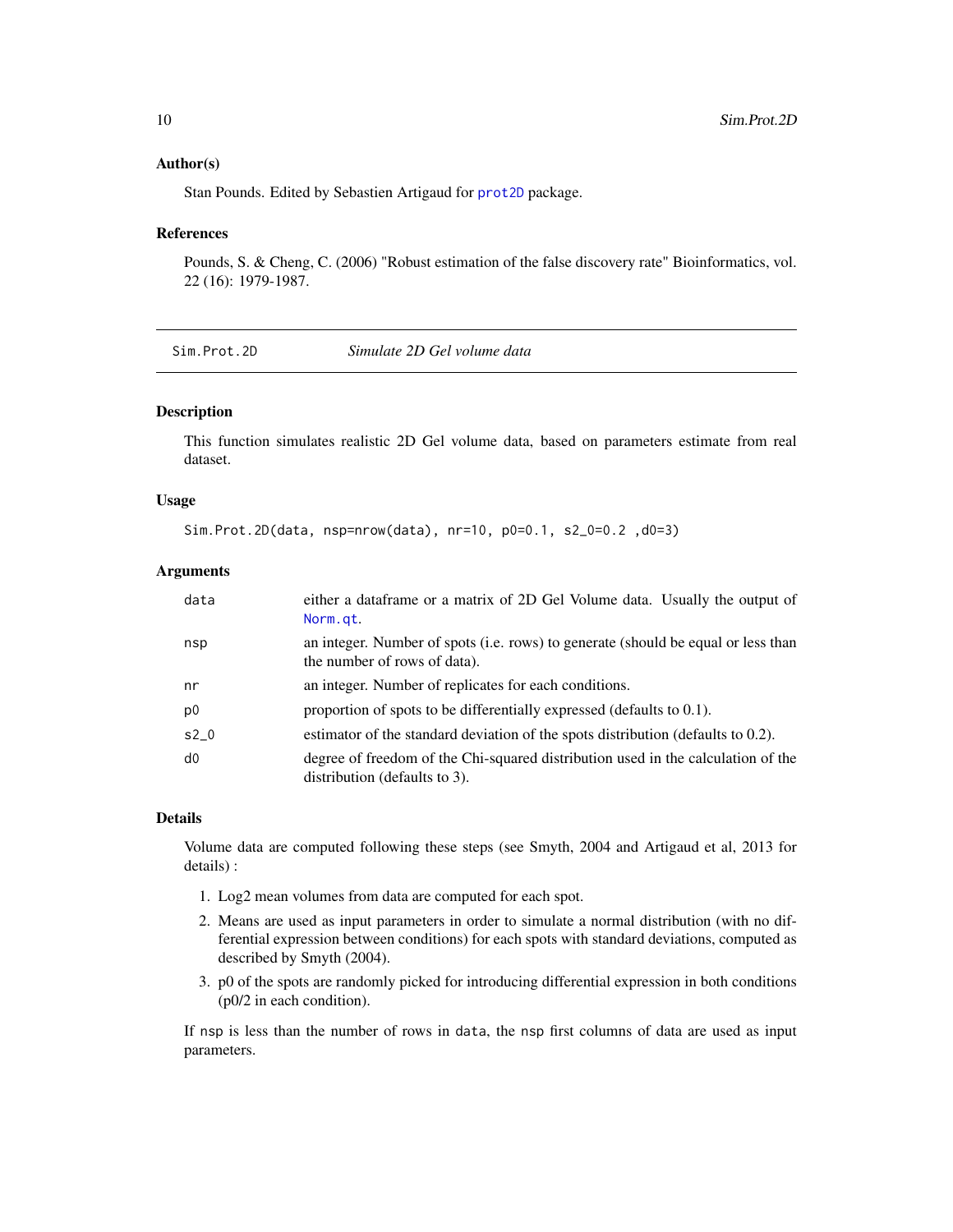#### Sim.Prot.2D 11

#### Value

returns an [ExpressionSet](#page-0-0) of simulated volume data (log2 transformed) with 2 conditions ("Cond1" and "Cond2" in [phenoData](#page-0-0)) slot of the [ExpressionSet](#page-0-0).The spots differentially generated can be retrieve with [notes](#page-0-0).

#### Author(s)

Sebastien Artigaud <sebastien.artigaud@gmx.com>

## References

- Artigaud, S., Gauthier, O. & Pichereau, V. (2013) "Identifying differentially expressed proteins in two-dimensional electrophoresis experiments: inputs from transcriptomics statistical tools." Bioinformatics, vol.29 (21): 2729-2734.
- Smyth, G.K. (2004) "Linear models and empirical bayes methods for assessing differential expression in microarray experiments." Statistical Applications in Genetics and Molecular Biology, vol. 3: Article 3.

## See Also

#### [variousT.Prot](#page-11-2),

#### Examples

```
#Simulate data based on "pecten"
data(pecten)
data(pecten.fac)
pecten.norm <- Norm.qt(pecten, n1=6, n2=6, plot=FALSE)
Sim.data <- Sim.Prot.2D(data=pecten.norm, nsp=700, nr=10, p0=0.1, s2_0=0.2, d0=3)
#Compare different methods for finding diffenrentially expressed proteins
res.stud <- ttest.Prot(Sim.data, fdr.thr=0.1, plot=FALSE)
res.mo <- modT.Prot(Sim.data, fdr.thr=0.1, plot=FALSE)
a <- featureNames(res.stud)
a # Names of the spots selected for a students t-test with an FDR of 0.1
b <- featureNames(res.mo)
b # Names of the spots selected for a modT-test with an FDR of 0.1
c <- notes(Sim.data)$SpotSig
c # Names of the really differentially generated spots
# Compare between t-test and moderate t-test (requires made4 package)
# Just for illustration purpose (only 1 simulation !)
## Not run:
cl.t <- comparelists(c,a)
cl.m <- comparelists(c,b)
fp <- matrix(c(c(length(a)- (cl.t$Length.Y-length(cl.t$intersect))),
c(cl.t$Length.Y-length(cl.t$intersect)),
c(length(b)- (cl.m$Length.Y-length(cl.m$intersect))),
```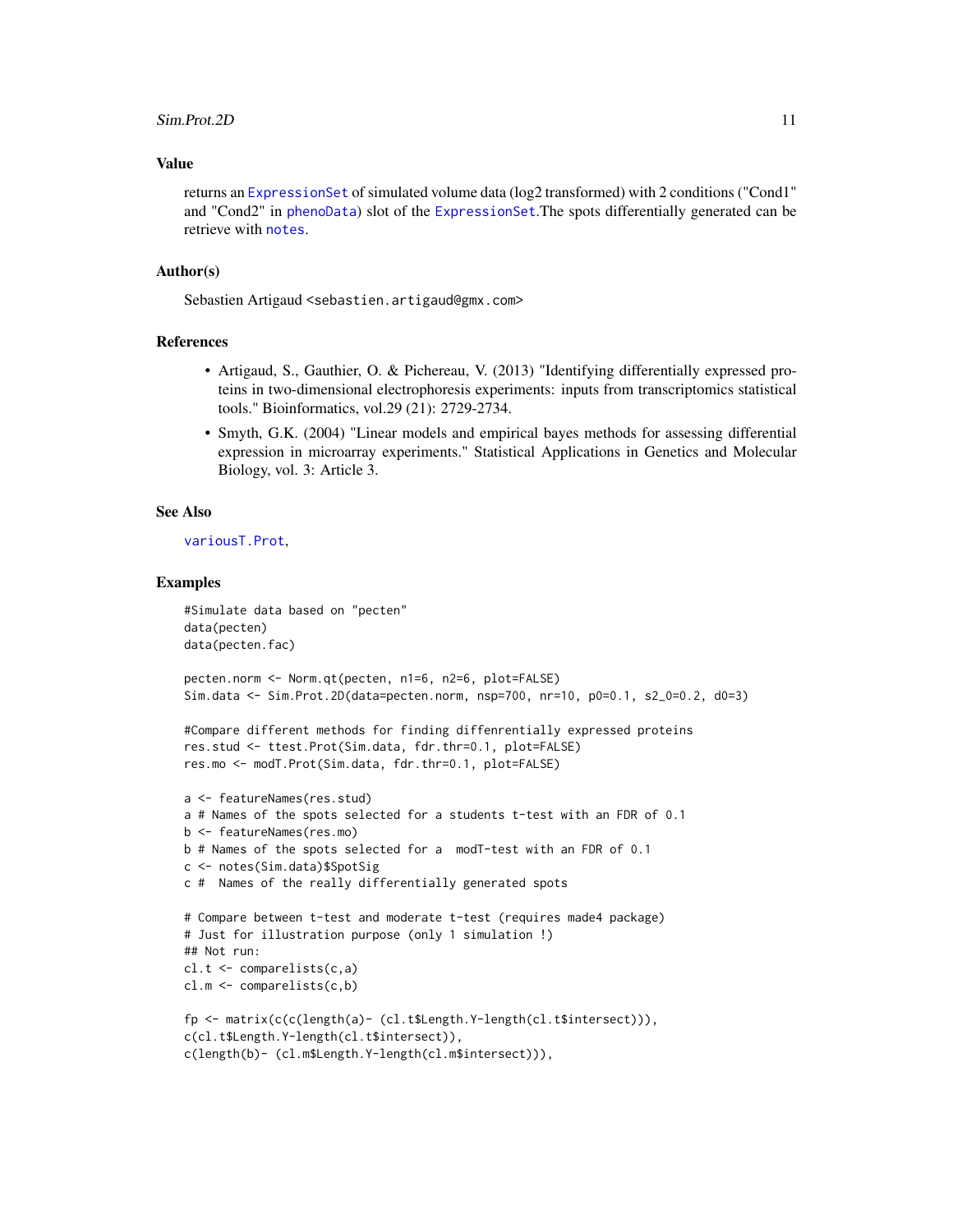```
c(cl.m$Length.Y-length(cl.m$intersect))),
nrow=2,ncol=2,byrow=F)
barplot(fp, main="spots declared significant",names.arg=c("t-test","modT"))
legend("topleft",c("False Positives","True Positives"), fill=c("grey","black"), bty="n")
## End(Not run)
```
<span id="page-11-2"></span>variousT.Prot *Various Tests for finding differentially expressed proteins in 2-DE experiments*

## <span id="page-11-1"></span>Description

These functions provides simple methods for finding differentially expressed proteins in 2-DE experiments.

## Usage

ttest.Prot(data, plot = T, fdr.thr =  $0.1$ , Fold2 = F, method.fdr = "BH", var.equal = F) modT.Prot(data, plot = T, fdr.thr =  $0.1$ , Fold2 = F, method.fdr = "BH", col=1) samT.Prot(data, plot = T, fdr.thr =  $0.1$ , Fold2 = F, method.fdr = "BH") efronT.Prot(data, plot = T, fdr.thr =  $0.1$ , Fold2 = F, method.fdr = "BH")  $shrinkT.Prot(data, plot = T, fdr.thr = 0.1, Fold2 = F, method.fdr = "BH", var.equals = F)$ 

#### Arguments

| data       | an Expression Set of volume data. Usually as returned by ES, prot.                                                                                                                 |
|------------|------------------------------------------------------------------------------------------------------------------------------------------------------------------------------------|
| fdr.thr    | threshold value for the FDR (defaults to $0.1$ ).                                                                                                                                  |
| method.fdr | method for FDR estimator. 4 methods are implemented :"BH" for the Classi-<br>cal FDR from Benjamini & Hochberg, "Strimmer", "Storey" and "Pounds" (see<br>references for details). |
| Fold2      | logical. If true only spots with an absolute ratio of 2 are selected.                                                                                                              |
| plot       | logical. If true (default) draws a plot fdr values depending on the p-values with<br>a line indicating the FDR threshold.                                                          |
| var.equal  | logical. If false (default) assume unequal variances in each condition and uses a<br>proper correction. Only for ttest. Prot and shrinkT. Prot.                                    |
| col        | An integer (default to 1). Only for mod <sub>T</sub> . Prot. If there is more than one factor<br>in pData, indicates the column to use for the analysis.                           |

<span id="page-11-0"></span>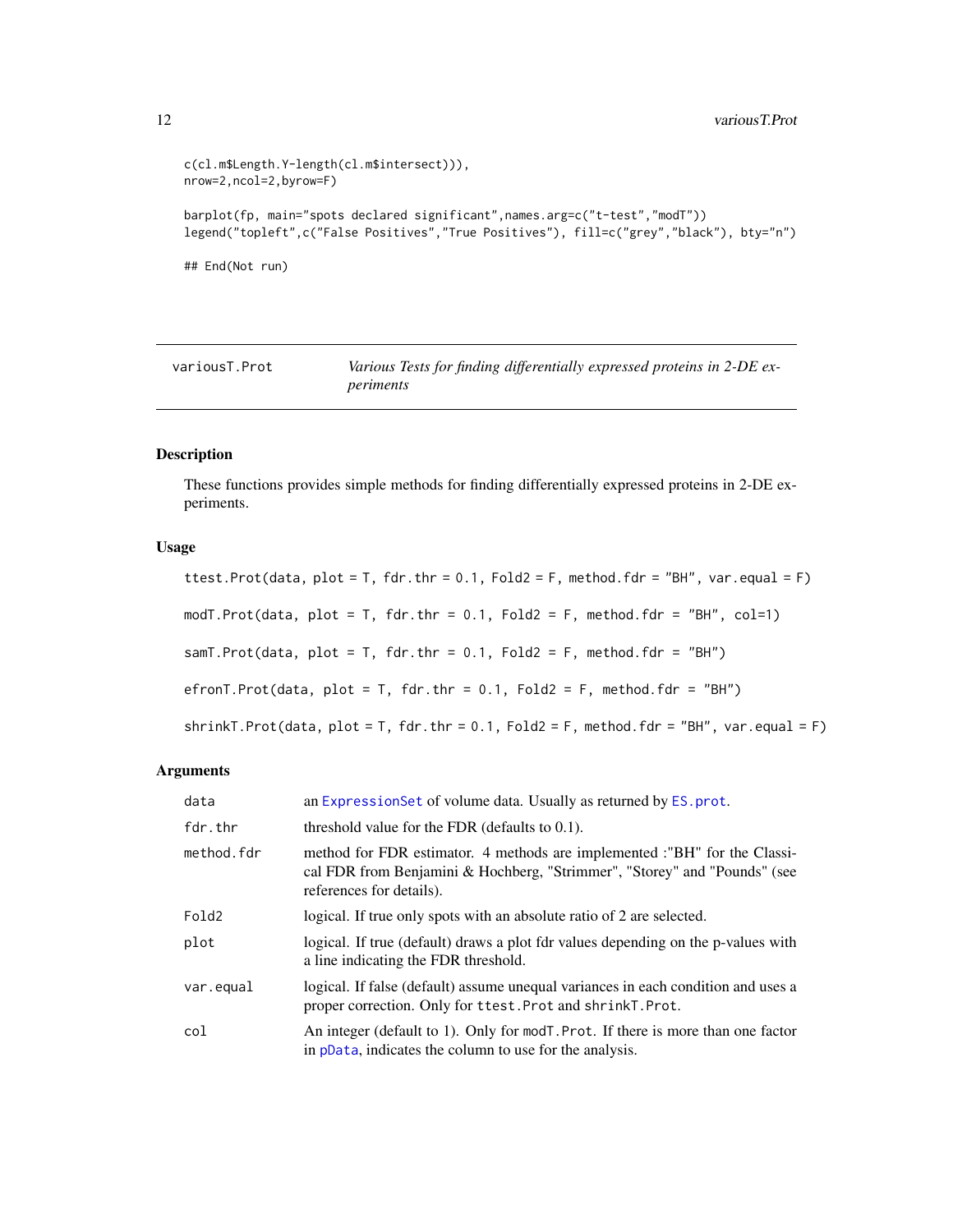#### variousT.Prot 13

#### Details

As described in Artigaud et al (2013) these are functions adapted from microarray analysis. 2-DE experiments analysis requires a variant of the t-statistic that is suitable for high-dimensional data and large-scale multiple testing. For this purpose, in the last few years, various test procedures have been suggested.

These functions provides:

- the classical Student's t-test (adapted from [studentt.stat](#page-0-0)).

- two tests especially modified for micro-array analysis : Efron's t-test (adapted from [efront.stat](#page-0-0), Efron et al, 2001) and the modified t-test used in Significance Analysis for Microarray (adapted from [samr](#page-0-0), Tusher et al, 2001)

- two methods that take advantage of hierarchical Bayes methods for estimation of the variance across genes: the moderate t-test from Smyth (using [limma](#page-0-0); see Smyth, 2004) and the "Shrinkage t" statistic test from Opgen-Rhein & Strimmer (adapted from [shrinkcat.stat](#page-0-0); see Opgen-Rhein & Strimmer, 2007).

As statistical tests allowing the identification of differentially expressed proteins must take into account a correction for multiple tests in order to avoid false conclusions. These functions also provides different methods to estimate the False Discovery Rate :

- the classical FDR estimator of Benjamini & Hochberg (using [p.adjust](#page-0-0); see Benjamini & Hochberg, 1995)

- the Fdr estimator of Strimmer (based on local fdr calculation) (using [fdrtool](#page-0-0); see Strimmer 2008)

- the "robust FDR" estimator of Pounds & Cheng (implemented in [robust.fdr](#page-8-1) for the [prot2D](#page-1-1) package; see Pounds & Cheng, 2006)

- Fdr method of Storey and Tibshirani (2003), also known as "q-values" (using [qvalue](#page-0-0).

#### Value

returns an [ExpressionSet](#page-0-0) containing only the significant spots (see Examples).

#### Author(s)

Sebastien Artigaud <sebastien.artigaud@gmx.com>

#### References

- Artigaud, S., Gauthier, O. & Pichereau, V. (2013) "Identifying differentially expressed proteins in two-dimensional electrophoresis experiments: inputs from transcriptomics statistical tools." Bioinformatics, vol.29 (21): 2729-2734.
- Benjamini, Y. & Hochberg, Y. (1995) "Controlling the false discovery rate: a practical and powerful approach to multiple testing" Journal of the Royal Statistical Society. Series B. Methodological.: 289-300.
- Efron, B., Tibshirani, R., Storey, J.D., & Tusher, V. (2001) "Empirical Bayes Analysis of a Microarray Experiment" Journal of the American Statistical Association, vol. 96 (456): 1151- 1160.
- Tusher, V.G., Tibshirani, R., & Chu, G. (2001) "Significance analysis of microarrays applied to the ionizing radiation response"" Proceedings of the National Academy of Sciences of the United States of America, vol. 98 (9): 5116-5121.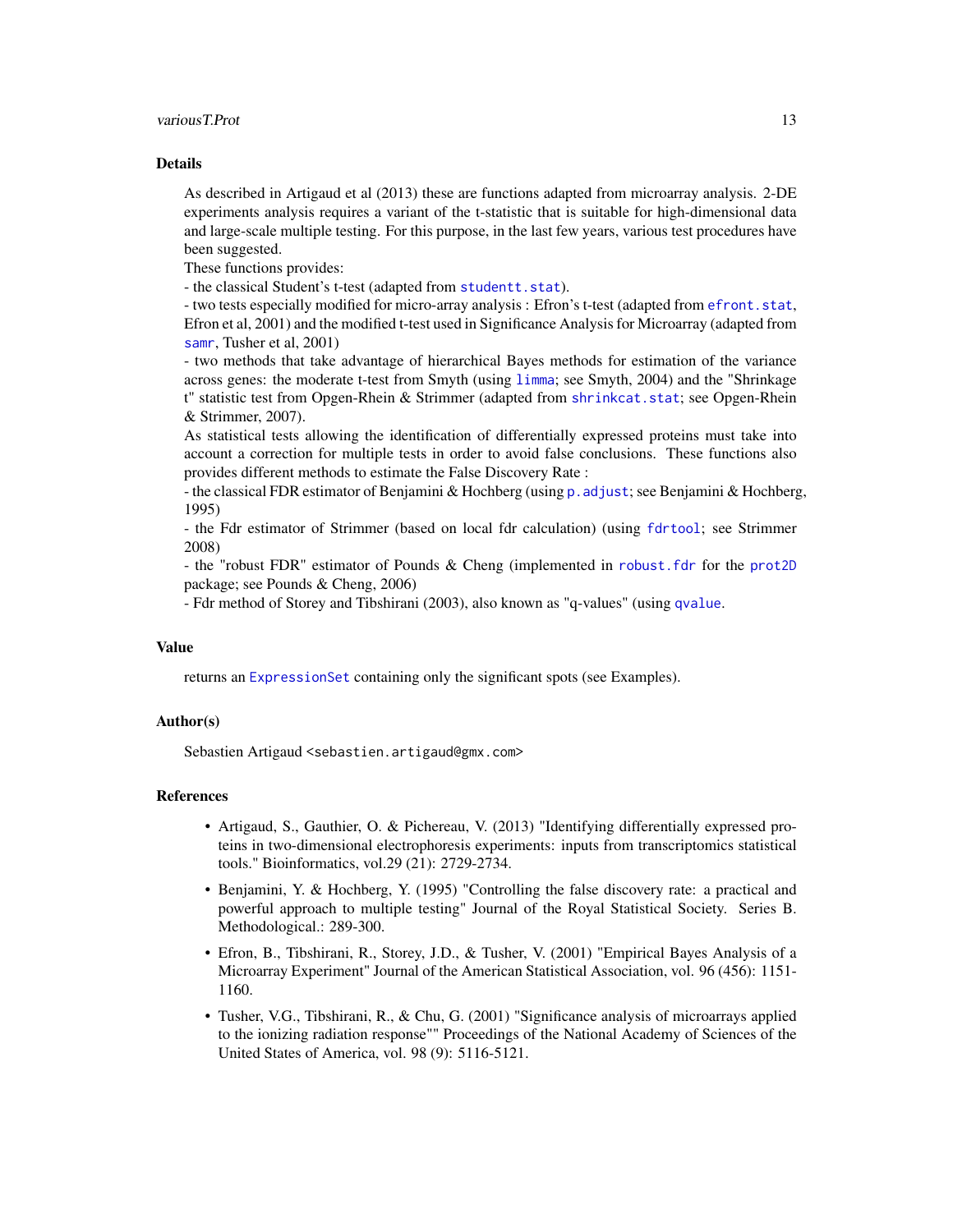- Smyth, G.K. (2004) "Linear models and empirical bayes methods for assessing differential expression in microarray experiments." Statistical Applications in Genetics and Molecular Biology, vol. 3: Article 3.
- Pounds, S. & Cheng, C. (2006) "Robust estimation of the false discovery rate" Bioinformatics, vol. 22 (16): 1979-1987.
- Strimmer, K. (2008) "A unified approach to false discovery rate estimation." BMC Bioinformatics, vol. 9: 303.
- Opgen-Rhein, R. & Strimmer, K. (2007) "Accurate Ranking of Differentially Expressed Genes by a Distribution-Free Shrinkage Approach" Statistical Applications in Genetics and Molecular Biology, vol. 6 (1).

#### See Also

[Norm.qt](#page-3-1),[ES.prot](#page-2-1),[fdrtool](#page-0-0),[limma](#page-0-0), [samr](#page-0-0),[studentt.stat](#page-0-0),[shrinkt.stat](#page-0-0), [efront.stat](#page-0-0),[qvalue](#page-0-0)

## Examples

```
data(pecten)
data(pecten.fac)
```

```
pecten.norm <- Norm.qt(pecten, n1=6, n2=6, plot=TRUE) #Quantiles normalization of the data
ES.p <- ES.prot(pecten.norm, n1=6, n2=6, f=pecten.fac)
ES.diff <- modT.Prot(ES.p, fdr.thr=0.1, plot=TRUE)
featureNames(ES.diff) # Names of the spots selected for a moderated t-test with a fdr of 0.1
fData(ES.diff) # Displaying fold change (as log2(ratio)) for selected spots
exprs(ES.diff) # Volume normalized data for all the selected spots
## Not run: heatplot(ES.diff) #Great heatmap of the selected spots (require made4 Bioconductor package )
```